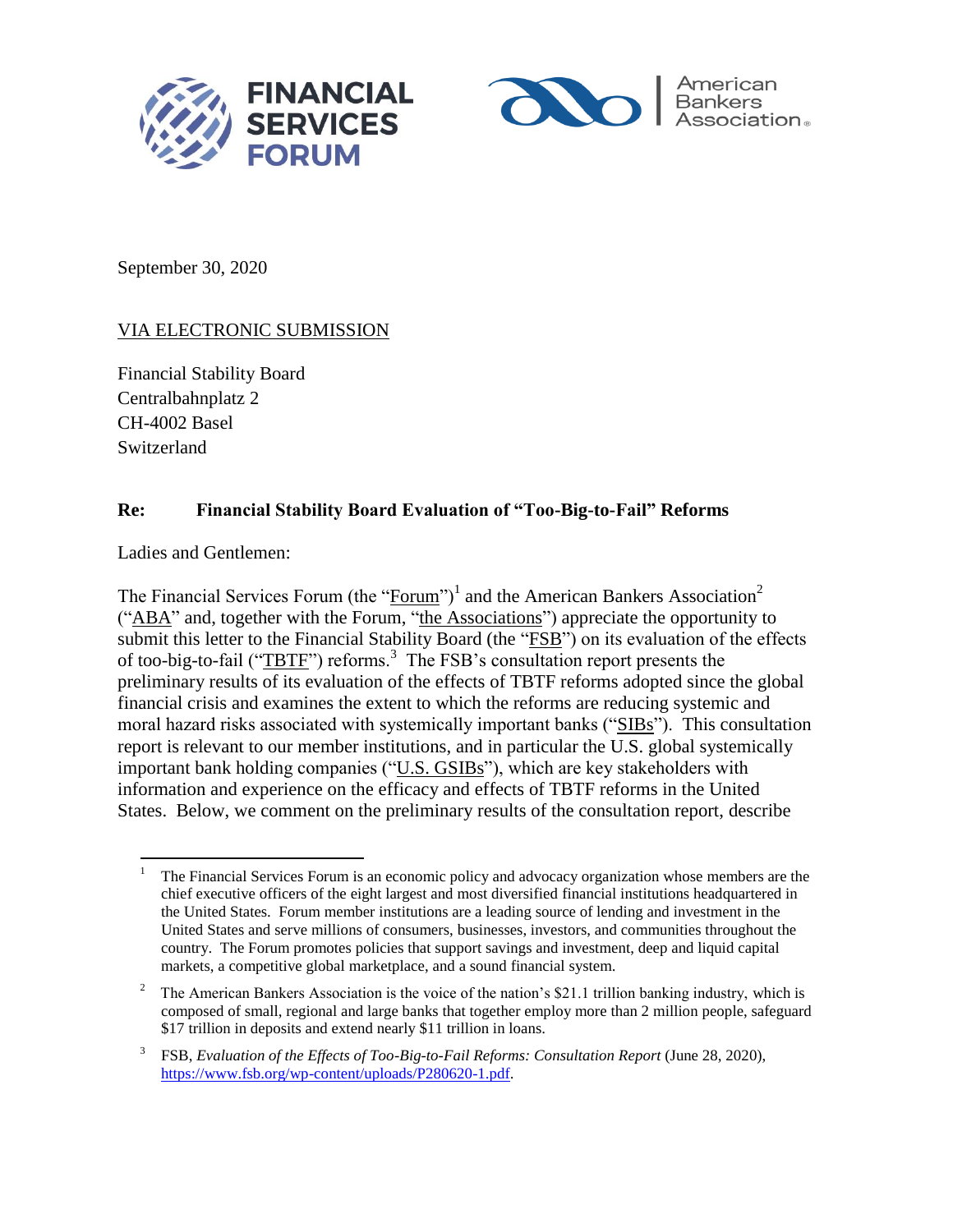how post-crisis regulatory reforms and actions taken by our member institutions have addressed TBTF and highlight areas where reforms could be recalibrated.

### *Executive Summary*

As stated in our previous comment letters on the FSB's 2019 evaluation,<sup>4</sup> the Associations believe that the TBTF reforms implemented in the United States since the global financial crisis have achieved the intended objectives of substantially reducing systemic and moral hazard risk. The Associations therefore agree with the FSB's consultation report in recognizing the significant progress made in achieving reform goals, specifically the substantial increases of total loss-absorbing capacity ("TLAC"), the implementation of robust crisis management plans through recovery and resolution planning, and the development of legal, financial and operational strategies to support orderly resolution if required. 5

Although obliquely referenced in the consultation report, the Associations believe it is important that the report recognize in greater granularity the differences among jurisdictions in terms of the above achievements. In particular, the United States has achieved the goals set forth by the FSB in terms of resolution planning progress and the implementation of other TBTF reforms. Reforms in the United States have been broader and more substantial than elsewhere, and recent studies show that the market no longer perceives U.S. GSIBs as TBTF. Moreover, while we recognize that the FSB consultation report is limited in scope, we think it is critical that the FSB evaluate the full range of reforms, including derivatives reform, as it has in previous reports,<sup>6</sup> rather than limiting the scope of the evaluation to a subset of reforms.

At the same time, after a period of such significant change, and given that TBTF has been addressed successfully in the United States, it is important to step back and review the framework, how various rules interact with each other, and make adjustments as needed to

 $\overline{a}$ 4 Financial Services Forum, Comment Letter to FSB Re: Financial Stability Board Evaluation of "Too-Big-to-Fail" Reforms at 2 (June 28, 2019), https://www.fsforum.com/wpcontent/uploads/2019/07/forum\_feedback\_evaluation\_of\_tbtf-\_reforms.pdf; American Bankers Association, Comment Letter to FSB Re: Financial Stability Board Evaluation of "Too-Big-to-Fail" Reforms at 2 (June 28, 2019), https://www.aba.com/-/media/documents/comment-letter/fsb-too-big-tofail-062819.pdf?rev=11ffd77d5793491499b6feda84355e9b.

<sup>5</sup> *See* FSB, *Evaluation of the Effects of Too-Big-to-Fail Reforms: Consultation Report* at 1 ("The findings of the report suggest that TBTF reforms have contributed to the resilience of the banking sector and its ability to absorb, rather than amplify, shocks. Major banks are much better capitalized, less leveraged and more liquid than they were before the global financial crisis. Systemically important banks in advanced economies have built up significant loss absorbing and recapitalization capacity by issuing instruments that can bear losses in the event of resolution").

<sup>6</sup> *See, e.g.*, FSB, *Progress in Implementation of G20 Financial Regulatory Reforms* at 1-3 (June 25, 2019), https://www.fsb.org/wp-content/uploads/P250619-2.pdf.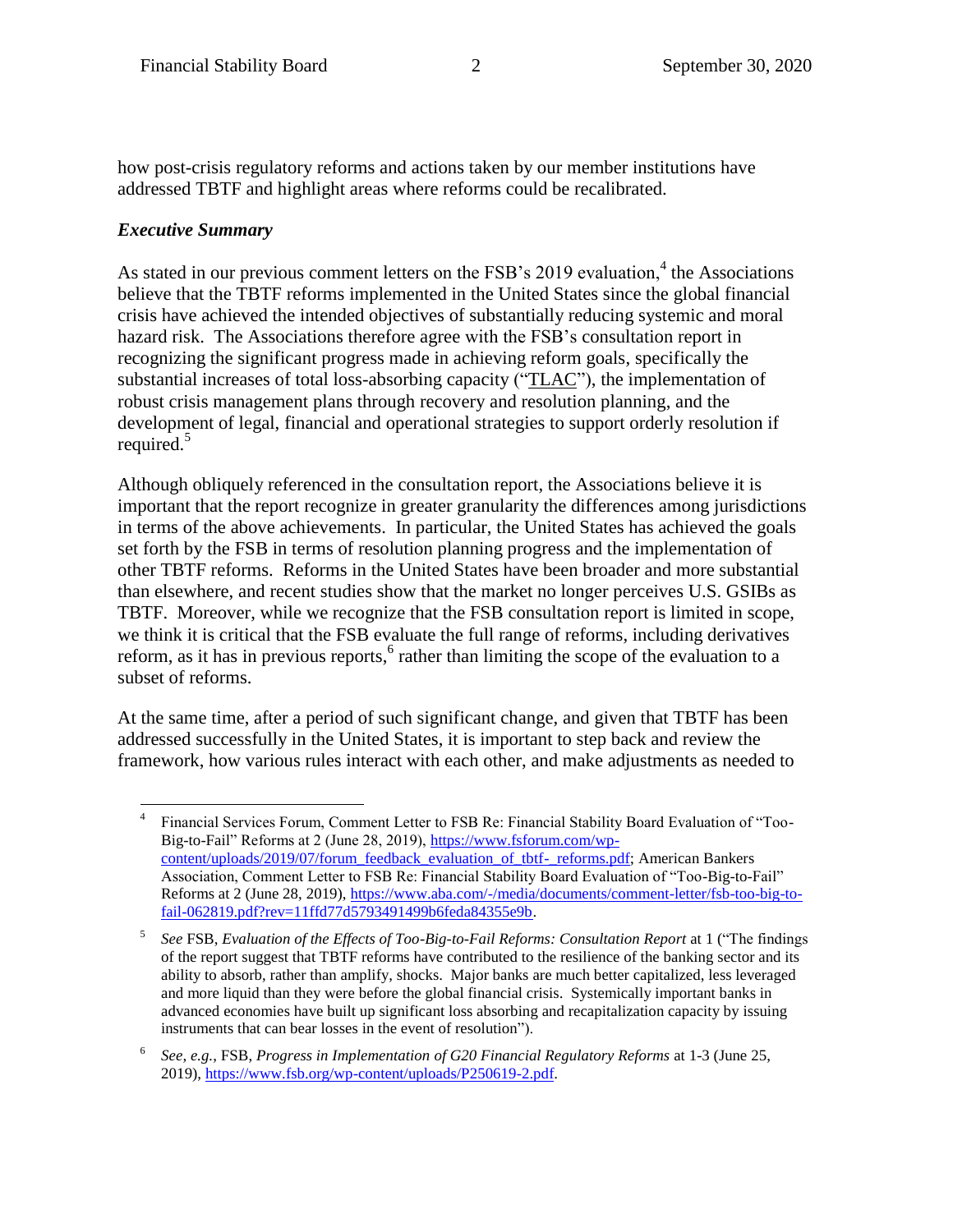avoid unnecessary mis-calibration and unintended consequences. Particularly, in the United States, we believe there is an opportunity to address adverse effects on financial markets without undermining the core progress made in addressing the problem of TBTF.

Our key observations and recommendations are as follows:

 **TBTF reforms and structural changes at the U.S. GSIBs have been successful in addressing the systemic and moral hazard risks associated with U.S. GSIBs, and the final FSB report should more directly recognize this success and the differences among jurisdictions based on the full array of TBTF reforms**. Consistent with the views of many prominent policymakers and economists, available evidence continues to show that both the probability and impact of a U.S. GSIB's failure have been reduced significantly. With respect to probability, improvements in the quantity and quality of bank capital and liquidity have significantly increased the ability of U.S. GSIBs to withstand stress. In the United States, a uniquely stringent stress testing program adds an additional buffer on top of reforms that, in many cases, already exceed internationally-agreed standards. Improvements to funding stability also have increased the resiliency of our member institutions. As a result, our member institutions have been a source of strength to the U.S. economy throughout the COVID-19 pandemic.

Regarding the impact of failure, as the consultation report recognizes in Annex D, our member institutions are at the forefront, globally, of resolution planning. Through the United States' rigorous resolution planning process, they have demonstrated the ability to be resolved in an orderly fashion under the Bankruptcy Code through a single-point-of-entry ("SPOE") strategy without taxpayer or government support and without creating contagion.

The final FSB report should recognize these achievements, including with respect to capital and liquidity, in evaluating the success of various jurisdictions in implementing TBTF reforms. The FSB should also account for other post-crisis reforms that have reduced substantially systemic risk and improved the functioning and stability of U.S. and global financial markets. Such reforms include, for example, derivative market reforms (including central clearing, margin, and trade reporting requirements).

 **Regulators should address adverse effects without undermining core progress in addressing TBTF**. As noted, TBTF reforms have achieved their objectives. However, the resulting framework has certain negative unintended consequences that can be mitigated without undermining the original goals. For example, one unintended consequence has been the movement of financial intermediation outside of the regulatory perimeter. Therefore, we agree with the FSB that it should continue to monitor more closely the movement of activities outside the banking sector, and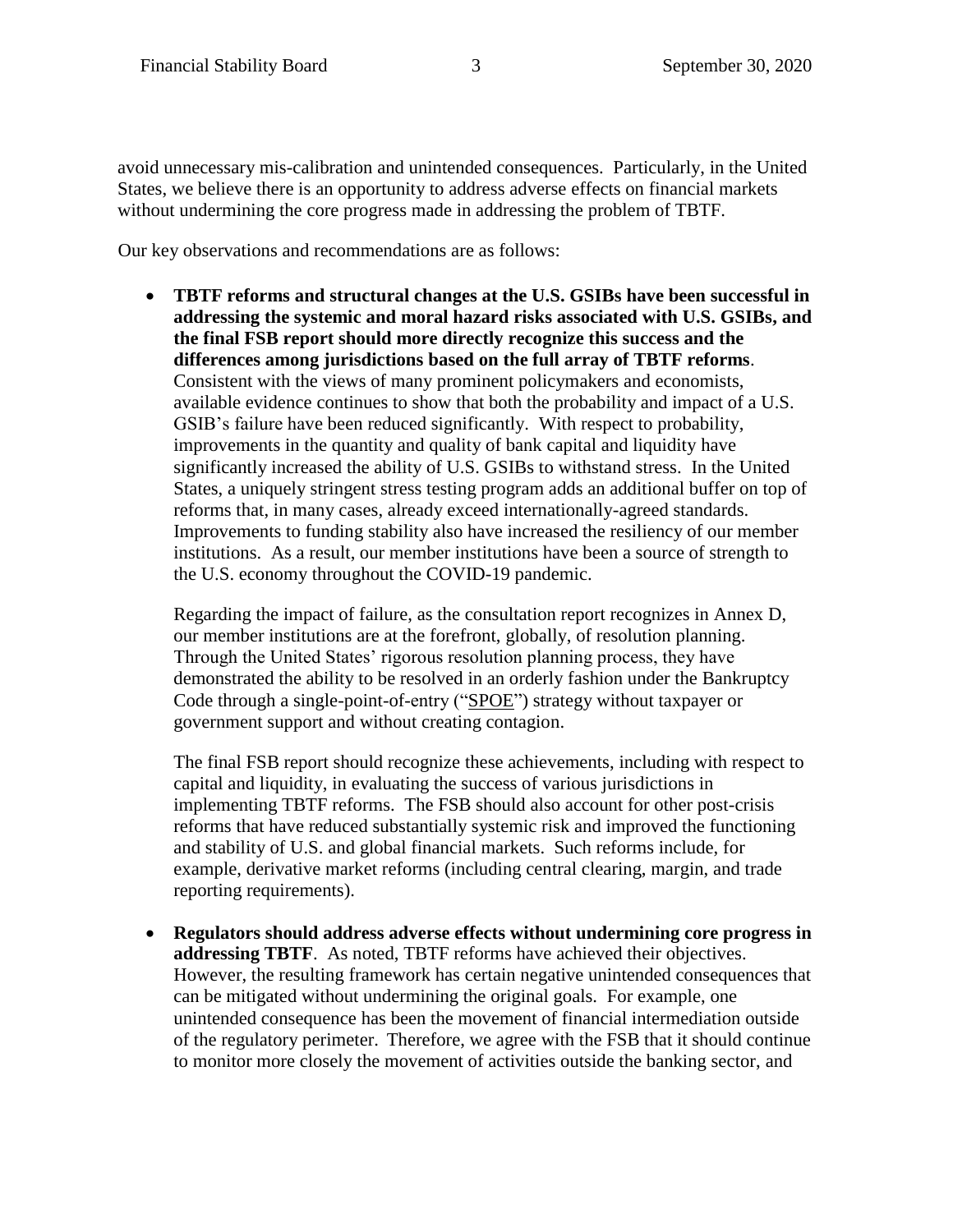more generally should consider ways in which the adverse effects of TBTF reforms can be mitigated.

 **The FSB should reconsider the framework it uses to evaluate the costs and benefits of TBTF reforms**. The Associations believe that the current framework the FSB uses to estimate the social and economic costs and benefits of TBTF reforms could be improved. First, the consultation report does not sufficiently consider costs to borrowers and market participants that have been realized and measured over the past several years as these policies have been put in place. The final FSB report should consider these private costs as well in conducting its cost-benefit analysis.

Second, the FSB relies on an estimation of costs and benefits using the framework developed by the Basel Committee on Banking Supervision ("Basel Committee") in 2010. This framework, however, is out-of-date and should be updated to account for the full array of TBTF reforms. In particular, the Basel Committee framework is not specific to—and in some cases not related to—the TBTF reforms considered in the draft report.

Finally, the Associations believe the costs of reduced market liquidity should be assessed in the final FSB report, as a deterioration in market liquidity has important implications for the welfare of investors, corporations, pension funds, and other entities that use financial markets to manage risks and provide for the future. Moreover, recent market liquidity experience that has accompanied the COVID-19 pandemic provides an important data point that should be considered more directly in assessing how and whether certain TBTF reforms have limited market liquidity in some markets.

\* \* \*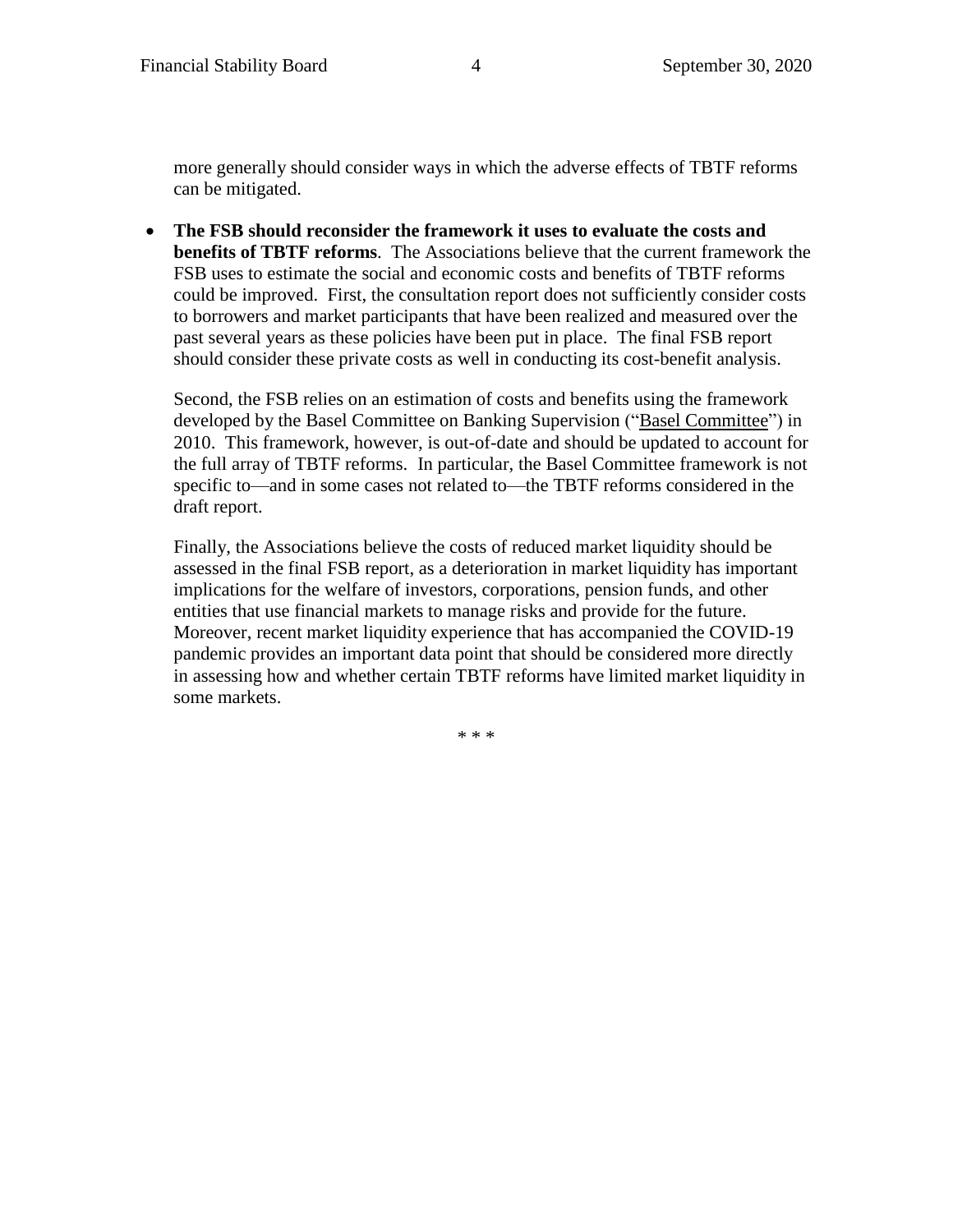**I. TBTF reforms and structural changes at the U.S. GSIBs have been successful in addressing the systemic and moral hazard risks associated with U.S. GSIBs, and the final FSB report should more directly recognize this success and the differences among jurisdictions based on the full array of TBTF reforms.**

TBTF reforms in the United States have achieved the intended objectives of substantially reducing systemic and moral hazard risks, and have addressed the perception of TBTF revealed by the global financial crisis over a decade ago. In fact, U.S. regulators and the Associations' member institutions have led the way in adopting post-crisis financial reforms and have served as a model for the rest of the world. Numerous policymakers across the political spectrum have reached the same conclusion.<sup>7</sup>

Accordingly, we believe the final FSB report should recognize in greater granularity the differences among jurisdictions in terms of achievements and acknowledge the unique success of reforms implemented in the United States, which have been broader and more substantial than elsewhere. In addition, we think it is critical that the FSB evaluate the full range of TBTF reforms, as it has in previous reports,  $\delta$  which would further highlight the success of the U.S. model.

 $\overline{a}$ <sup>7</sup> Randal K. Quarles, FSB, Ideas of Order: Charting a Course for the FSB (Feb. 10, 2019) ("The body of post-crisis regulation…was a tour de force of orchestration, and it has unquestionably made the financial system safer and more resilient."); Lael Brainard, Governor, FRB, Assessing Financial Stability Over the Cycle (Dec. 7, 2018) ("The regulated financial sector is also more resilient, owing to far-reaching reforms... Large banks have increased both the size and quality of their capital buffers... Financial reform has reduced funding risks associated with banks and money market funds. Large banks subject to liquidity regulation rely less on unstable short-term wholesale funding and have thicker liquidity buffers."); Janet L. Yellen, former Chair, FRB, Keynote Address at the Griswold Center for Economic Policy Studies Fall Symposium: The Tenth Anniversary of the Financial Crisis (Nov. 19, 2018) ("My assessment is that the reforms put in place significantly boosted the resilience of the U.S. financial system. The risk of runs owing to maturity transformation declined. Efforts to enhance the resolvability of systemic firms promoted market discipline and reduced the problem of too big to fail."); Interview by Ben White with Daniel Tarullo, former Governor, FRB, *Did We End Too Big to Fail? Are We Safer Now?*, Politico Money (Sept. 26, 2018) ("We are certainly a lot safer now than we were ten or twelve years ago. The largest institutions are substantially better capitalized, they have much more sustainable funding patterns"); Stefan Ingves, Chairman, Basel Committee on Banking Supervision, Keynote Speech at Basel III: Are We Done Now? (Jan. 29, 2018) ("The title of this conference is 'Basel III: Are We Done Now?'. Let me answer this question at the outset: yes, we are done… These reforms have demonstrably helped to strengthen the global banking system.").

<sup>8</sup> *See, e.g.*, FSB, *Progress in Implementation of G20 Financial Regulatory Reforms* at 1-3 (June 2019), https://www.fsb.org/wp-content/uploads/P250619-2.pdf.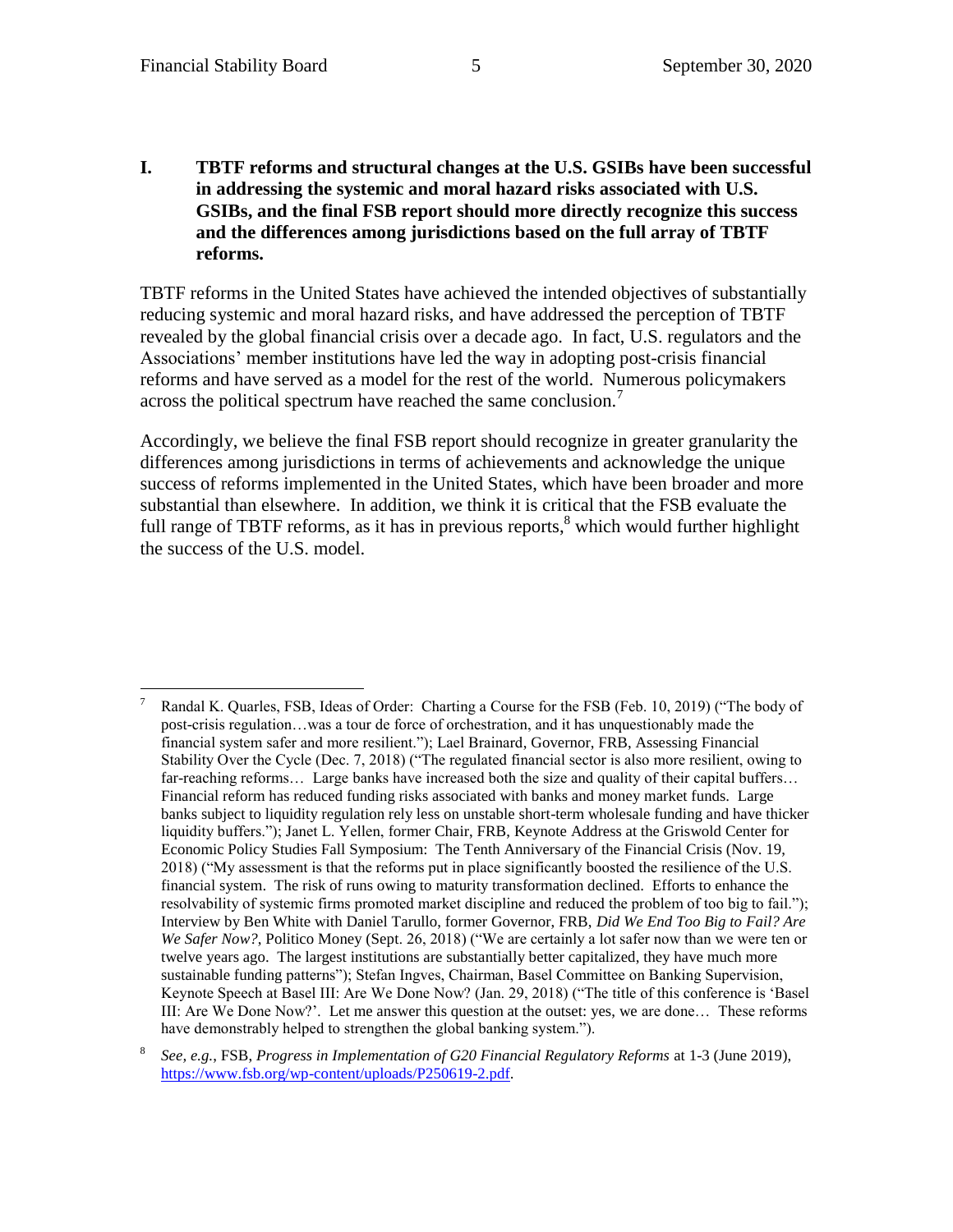### **a.** *Financial reforms in the United States have reduced substantially the probability that a U.S. GSIB would fail.*

Post-crisis financial reforms in the United States have subjected U.S. GSIBs to enhanced prudential standards, including heightened capital requirements, liquidity requirements, and capital and liquidity stress testing. As a result of these reforms and other actions taken by the official sector and our members to improve resiliency, our member institutions today are more resilient than ever. Specifically, improvements in capital, liquidity, and funding stability have significantly increased the ability of our member institutions to withstand economic downturns and to continue to be a source of credit through the cycle.

Today, the current unprecedented and still-evolving COVID-19 pandemic represents "the biggest test of the post-reform financial system to date, as it has pushed the global economy into a recession of uncertain magnitude and duration."<sup>5</sup> Although the effects of the pandemic continue to put the financial system under strain, numerous policymakers have noted the strength of the U.S. GSIBs, and the banking industry as a whole, during the pandemic. $10$ 

While the report promises to evaluate the effects of TBTF reforms, it falls short of studying the full range of policies over the past decade that have reduced substantially the probability that a U.S. GSIB would fail. The report instead states that Basel III capital and liquidity requirements (other than capital surcharges for GSIBs) are not within the scope of its evaluation.<sup>11</sup> However, perhaps the clearest measurement of resiliency in the banking system is bank capital. By providing a constant buffer to absorb losses in the face of financial shocks, capital serves as a concrete and continuous guardrail against failure. In fact, the U.S. stress testing regime is broadly recognized as one of the most

 $\overline{a}$ 9 FSB, *Evaluation of the Effects of Too-Big-to-Fail Reforms: Consultation Report* at 1.

<sup>10</sup> Jerome Powell, Chair, FRB, Testimony Before the House Comm. on Financial Services (June 30, 2020) ("Unlike the 2008 financial crisis, banks entered this period with substantial capital and liquidity buffers and improved risk-management and operational resiliency. As a result, they have been well positioned to cushion the financial shocks we are seeing. In contrast to the 2008 crisis when banks pulled back from lending and amplified the economic shock, in this crisis they have greatly expanded loans to customers and have helped support the economy"); Randal K. Quarles, FRB, *Global in Life and Orderly in Death: Post-Crisis Reforms and the Too-Big-to-Fail Question* (Jul. 7, 2020) ("Banks entered the current crisis in a much stronger position than they did the global financial crisis. They are much better capitalized and more liquid than back in 2008. This is a direct outcome of the G20 regulatory reforms adopted in the aftermath of that crisis and measures taken by the banking industry, which have improved the resilience of the core of the financial system. This has allowed the banking system to absorb rather than amplify the current macroeconomic shock. It has also enabled banks to play a central role in measures to support the flow of credit to the economy. A number of stress tests carried out recently in FSB jurisdictions have confirmed that banks are able to continue lending even in the face of this extreme shock.").

<sup>&</sup>lt;sup>11</sup> FSB, *Evaluation of the Effects of Too-Big-to-Fail Reforms: Consultation Report* at 19.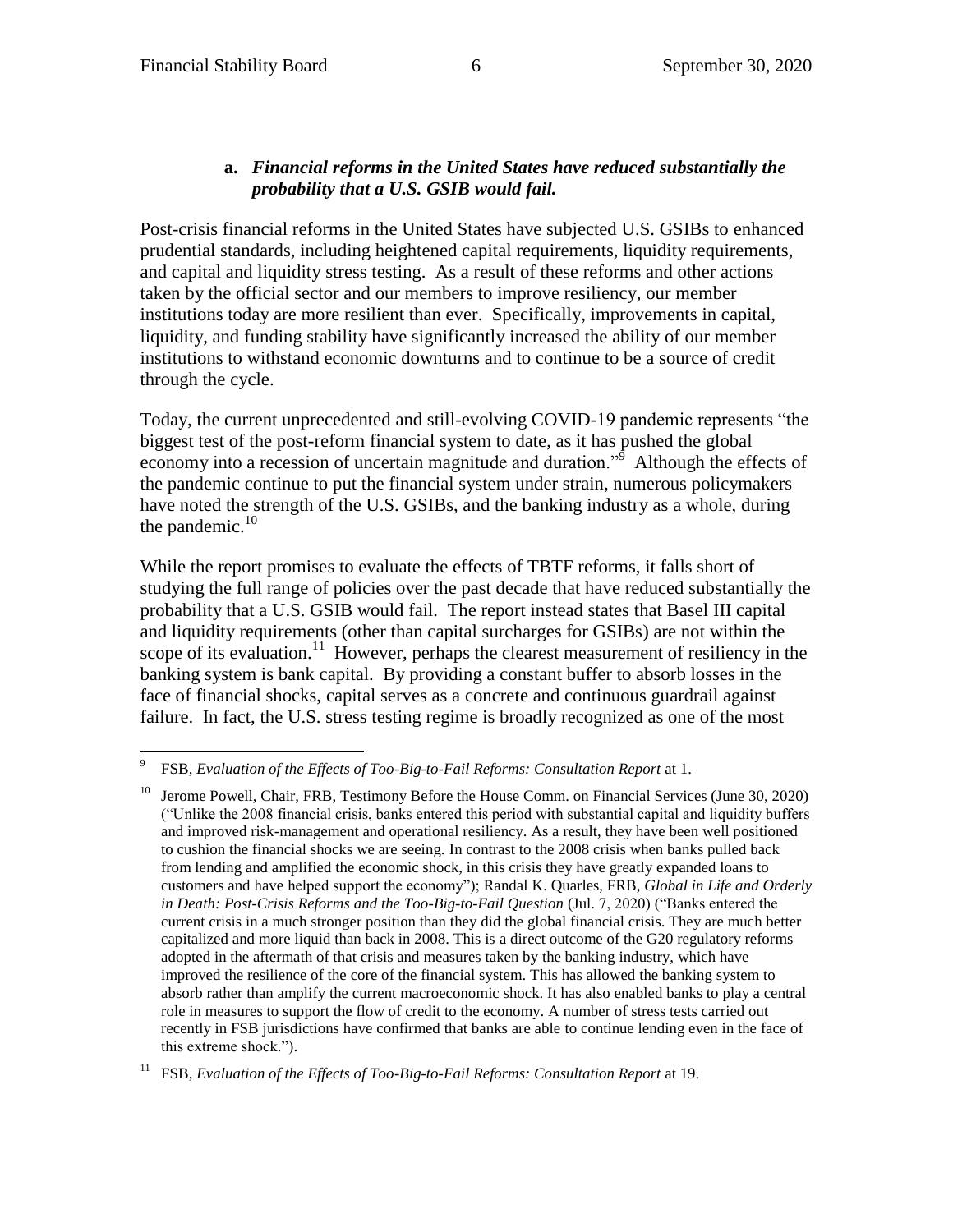extensive and stringent regimes in the world, which further shows how progress in the United States generally exceeds that of other jurisdictions.

Meanwhile, U.S. banking organizations, especially U.S. GSIBs, are subject to a number of risk-based and leverage capital requirements that were developed after the financial crisis. While these requirements largely reflect the U.S. implementation of Basel III,  $^{12}$  in certain cases the standards that have been implemented by U.S. regulators are super equivalent to the standards developed by the Basel Committee.<sup>13</sup> For example, U.S. GSIBs are subject to more stringent leverage ratios, TLAC requirements, and liquidity coverage ratio.<sup>14</sup> Similarly, the U.S. GSIB surcharge includes a super equivalent "Method 2" construct.<sup>15</sup>

In addition to having a broadened set of regulations to promote resiliency, the U.S. GSIBs have also made structural changes to support the distribution of resources across the group in a manner that promotes resiliency and resolvability. For example, as discussed further below, the U.S. GSIBs have developed secured support agreements that contractually require their parent holding companies to provide support to material operating subsidiaries in resolution.

These facts underscore the importance of considering the range of policies designed to deal with TBTF at the national level and illustrate why a summary review of international standards is not sufficient. Accordingly, we strongly recommend that the FSB consider these reforms, which further demonstrate that U.S. GSIBs have significantly improved their resiliency.

### **b.** *U.S. statutory and regulatory reforms have reduced substantially the systemic impact of a U.S. GSIB failure.*

Statutory and regulatory reforms implemented in the United States also have reduced substantially the systemic impact of a U.S. GSIB if it were to fail and need to be resolved. Similarly, U.S. GSIBs have demonstrated that they can be resolved in an orderly manner without exposing taxpayers to loss and while maintaining continuity of their vital economic functions. While the consultation report acknowledges the credibility of the

<sup>15</sup> 12 CFR pt. 217, subpt. H (implementing the GSIB surcharge).

 $12 \,$ <sup>12</sup> Regulatory Capital Rules: Regulatory Capital, Implementation of Basel III, Capital Adequacy, Transition Provisions, Prompt Corrective Action, Standardized Approach for Risk-weighted Assets, Market Discipline and Disclosure Requirements, Advanced Approaches Risk-Based Capital Rule, and Market Risk Capital Rule, 78 Fed. Reg. 62017, 62018 (Oct. 11, 2013) (implementing Basel III in the United States).

 $13$  Nevertheless, as discussed below, certain super equivalent requirements may be mis-calibrated and impose costs that outweigh the incremental benefits they provide.

<sup>&</sup>lt;sup>14</sup> *See* 12 CFR pt. 252, subpt. G (implementing the TLAC Rule); 12 CFR 217.10 (implementing the eSLR for bank holding companies); 12 CFR pt. 249, subpt. B (implementing liquidity coverage ratio).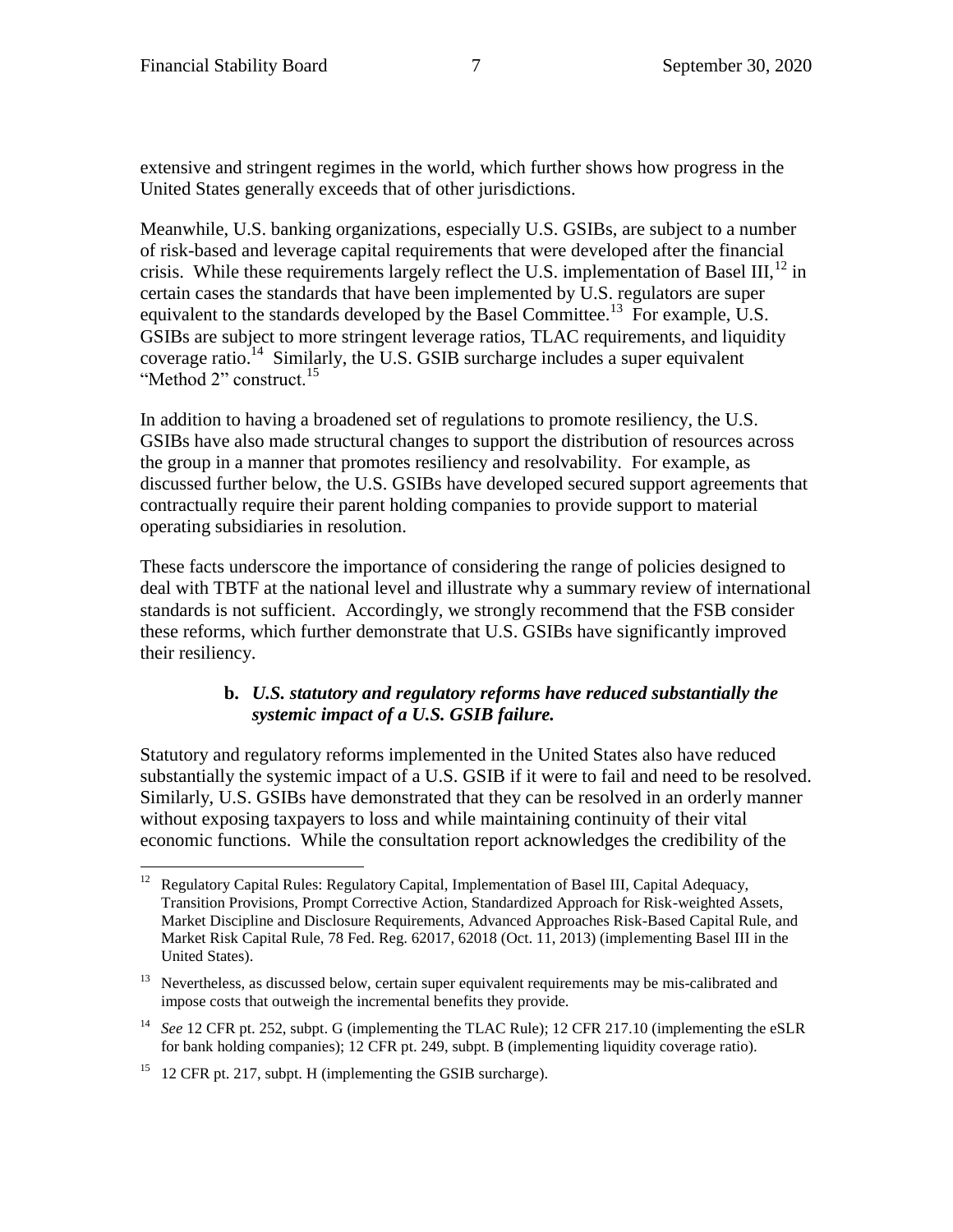SPOE resolution strategy and indicates that the United States has scored high on various resolution reform indices in Annex D, it should more explicitly acknowledge in the report the unique achievements of the U.S. GSIBs in resolution planning and related reforms.

Our member institutions have led the way in developing successful SPOE resolution strategies that are designed to eliminate the need for a government bailout and minimize the contagion caused by a U.S. GSIB's failure, thereby addressing systemic and moral hazard risk.<sup>16</sup> In previous reviews, the Federal Reserve Board ("FRB") and Federal Deposit Insurance Corporation ("FDIC") did not identify any deficiencies in the U.S. GSIBs' resolution plans that would make them not credible.<sup>17</sup> While the FSB report mostly draws high-level conclusions, it neglects to differentiate substantial differences among jurisdictions in their progress on resolution planning. For example, the FSB assigns the United States high scores on the Resolution Reform Index, but this level of detail is only identified in an Annex to the report and is not adequately addressed in the report's conclusions.

The FSB also should differentiate among jurisdictions in assessing the success achieved in reducing the complexity of a G-SIB and should consider factors beyond just the number of legal entities. The FSB report instead broadly concludes that organizational complexity is still a problem by measuring the number of subsidiaries in a banking organization, apparently due to lack of other data.<sup>18</sup> The U.S. Treasury department, however, has previously noted that U.S. firms have "significantly reduced the number of their subsidiaries and taken steps to better align legal entity structures with distinct business lines<sup>"19</sup> One clear indication of this trend is that Forum member institutions have reduced their number of unique subsidiaries by 40% since  $2009$ <sup>20</sup>

 $\overline{a}$ <sup>16</sup> *See* U.S. DEP'T OF THE TREASURY, ORDERLY LIQUIDATION AUTHORITY AND BANKRUPTCY REFORM at 10-11 (Feb. 21, 2018) ("In carrying out a resolution of a financial company under Title II, the FDIC has stated that it expects to use a [SPOE] strategy in which only the U.S. top-tier parent holding company would be placed into receivership. Under the strategy, solvent subsidiaries, such as broker-dealers, insured depository institutions, and overseas subsidiaries, would continue operating as usual (and paying their obligations when due), thereby avoiding multiple competing insolvencies and minimizing further disruptions to the financial system.") (hereinafter, "OLA Treasury Report"). *See also* FSB, *Thematic Review on Bank Resolution Planning: Peer Review Report* (Apr. 29, 2019) ("In most cases a single point of entry (SPE) combined with a bail-in is preferred for G-SIBs and most D-SIBs, as this enables the resolution authority to stabilize the firm and provide for continuity of its critical functions by keeping operational subsidiaries open.").

<sup>&</sup>lt;sup>17</sup> Press Release, FRB & FDIC, Agencies Find No Deficiencies in Resolution Plans from the Largest Banks; Find Shortcomings for Several Firms (Dec. 17, 2019), https://www.federalreserve.gov/newsevents/pressreleases/bcreg20191217a.htm.

<sup>&</sup>lt;sup>18</sup> FSB, *Evaluation of the Effects of Too-Big-to-Fail Reforms: Consultation Report* at 47-48.

<sup>&</sup>lt;sup>19</sup> OLA Treasury Report at 15.

<sup>&</sup>lt;sup>20</sup> Federal Financial Institutions Examination Council, National Information Center.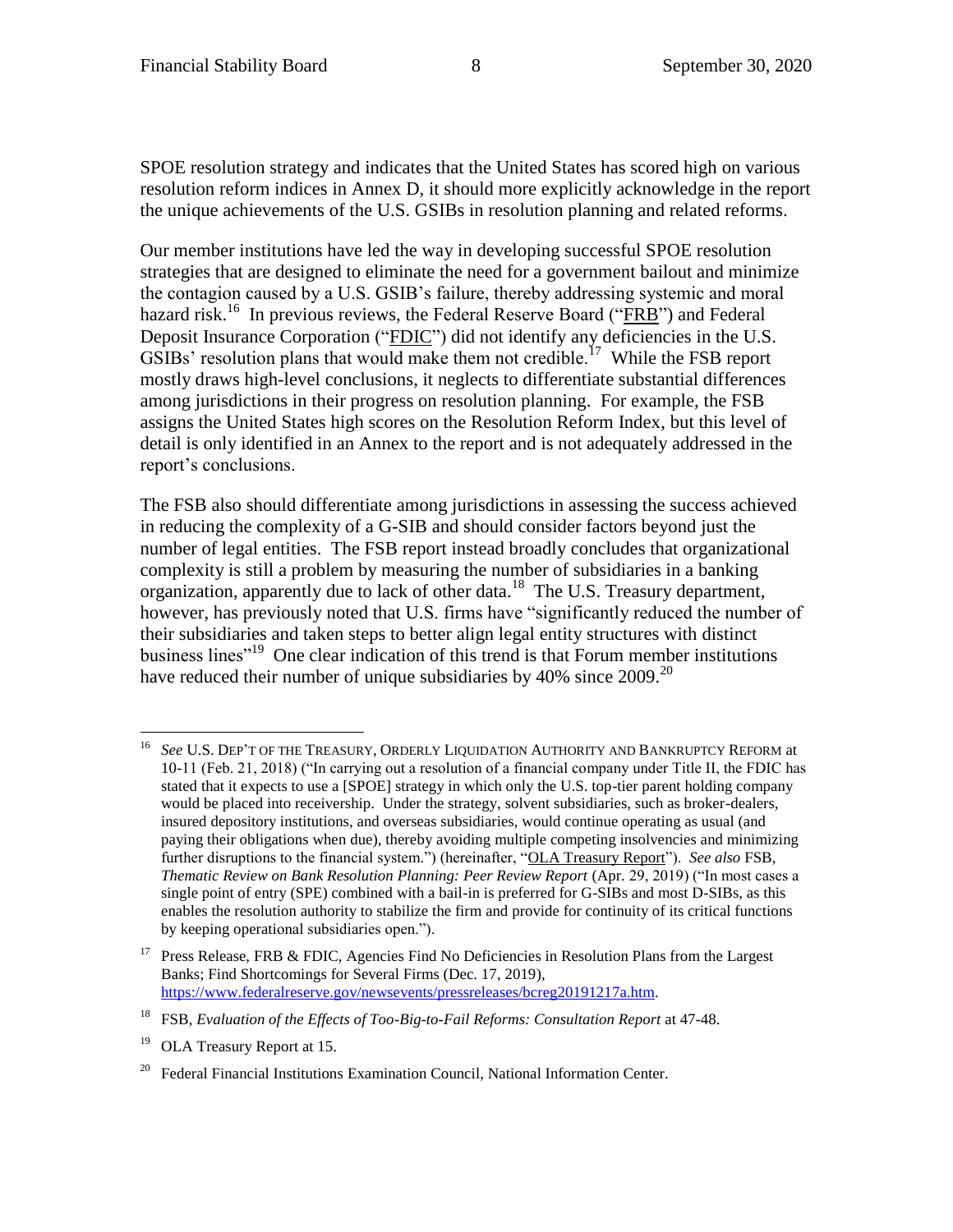Moreover and more importantly, beyond merely reducing the number of legal entities, the U.S. GSIBs have undertaken extensive efforts in connection with resolution planning to rationalize their legal entity structures and reduce interconnectedness, thereby improving resolvability. For instance, the U.S. GSIBs are unique in that they have developed secured support agreements that contractually require their parent holding companies to provide support to material operating subsidiaries in resolution. A U.S. Treasury Report recognized this development, acknowledging that U.S. GSIBs have "taken important steps intended to ensure that the resources of the parent holding company can reliably be provided to operating entities in the event of bankruptcy."<sup>21</sup>

Other reforms such as the single-counterparty credit limit rule have also worked in the United States to address problems of interconnectedness and contagion by limiting the net credit exposure that a large banking organization can have to a single counterparty. In fact, under the rule, there is a more stringent limit on aggregate net credit exposure between larger, more complex institutions, such that GSIBs in the United States must limit their exposure to other U.S. GSIBs and other larger, complex firms to 15 percent of their tier 1 capital in contrast to the general limit of 25 percent of tier 1 capital.<sup>22</sup> By limiting such credit exposure, the rule mitigates the risk that interconnections among large banking organizations and their counterparties would have cascading effects during times of stress.<sup>23</sup>

## **c.** *Other post-crisis market reforms have reduced substantially systemic risk and improved the functioning and stability of U.S. financial markets.*

In addition to the TBTF reforms described above, there have been demonstrated enhancements to financial stability from numerous market reforms that have reduced substantially systemic risk and improved the functioning and stability of financial markets—most notably derivative market reforms (including central clearing, margin, and trade reporting requirements). The FSB should consider these reforms as well in considering the efficacy of TBTF reforms.

<sup>21</sup> <sup>21</sup> OLA Treasury Report at 15. *See also* Bank of America Corp., Resolution Plan Submission: Public Executive Summary at 22-24 (2019) (describing contractually obligated transfers under secured support agreements); BNY Mellon, Resolution Plan: Public Section at 13, 20 (2019) (same); Citigroup, Resolution Plan: Public Section at 4-6 (2019) (same); The Goldman Sachs Group, Inc., Resolution Plan: Public Section at 28-29 (2019) (same); JPMorgan Chase & Co., Resolution Plan Public Filing at 18 (2019) (same); Morgan Stanley, Resolution Plan: Public Section at 16-17 (2019) (same); State Street, Resolution Plan: Public Section at 14 (2019) (same); Wells Fargo, Resolution Plan: Public Section at 23-38 (2019) (same).

<sup>22</sup> *See* 12 CFR 252.72, 12 CFR 252.172(c)(2).

<sup>23</sup> *See* Single-Counterparty Credit Limits for Bank Holding Companies and Foreign Banking Organizations, 83 Fed. Reg. 38460 (Aug. 6, 2018).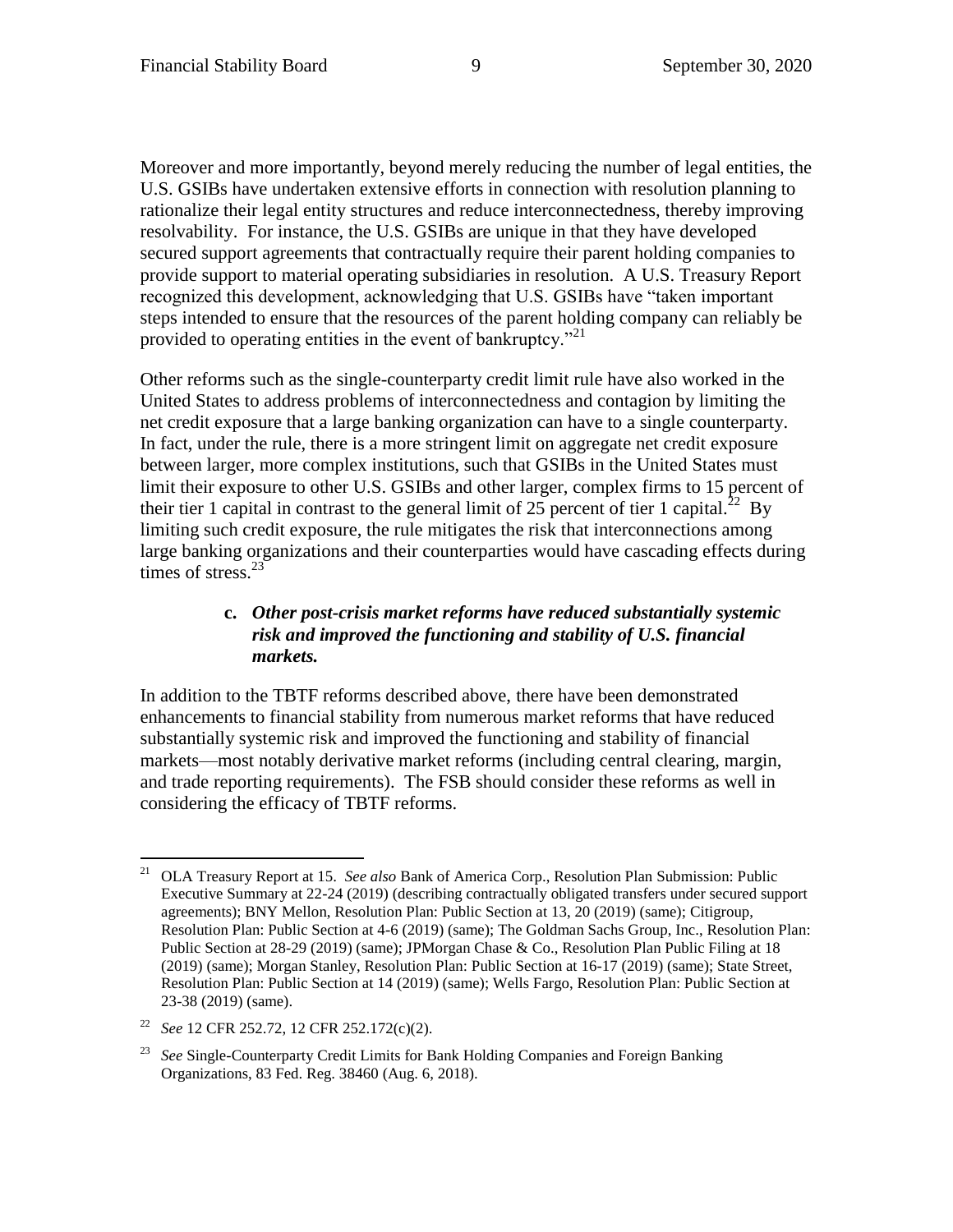The structure and regulation of the global derivatives market has been transformed in the past decade.<sup>24</sup> Two key developments are (i) the substantial increase in central clearing of over-the-counter ("OTC") derivatives and (ii) the mandated exchange of initial and variation margin on all OTC derivatives that are not centrally cleared. Indeed, according to ISDA, over \$185 billion in initial margin has been collected and over \$1.4 trillion in variation margin has been exchanged on non-centrally cleared derivatives.<sup>25</sup> As we have previously noted, $^{26}$  central clearing is an important reform because clearing brings transparency and strict risk-management standards to derivative trading. The FSB consultation report similarly notes that "clearing makes the OTC derivatives market less complex and potentially less prone to contagion."<sup>27</sup>

In addition to these global, market-wide reforms it should be noted that the United States has taken further measures with respect to derivative markets that are intended to directly support and facilitate the resolution of a U.S. GSIB. Specifically, under the Dodd-Frank Act, U.S. GSIBs are subject to swap reporting requirements.<sup>28</sup> Moreover, U.S. GSIBs are required to maintain an ongoing inventory of contact information for each counterparty with which they maintain a swap transaction that can be transferred to regulators in a resolution. Both of these U.S. requirements are intended directly to support the efficient wind-down of a U.S. GSIB's derivative portfolio in a resolution event.

Nevertheless, as the FSB report recognizes, the requirement to use central clearing for standardized OTC derivatives has concentrated exposure with the central counterparties ("CCPs"). As a result, we agree with the FSB that "CCPs are increasingly important for financial stability."<sup>29</sup> Accordingly, the Associations support the FSB's continued focus on the resiliency and resolvability of CCPs.

 $\overline{a}$ <sup>24</sup> *See* Financial Services Forum, Comment Letter to FSB Re: Financial Stability Board Evaluation of "Too-Big-to-Fail" Reforms at 27-30.

<sup>&</sup>lt;sup>25</sup> ISDA, ISDA Margin Survey Year-End 2018 (Apr. 2019), https://www.isda.org/a/nIeME/ISDA-Margin-Survey-Year-End-2018.pdf.

<sup>&</sup>lt;sup>26</sup> Financial Services Forum, Comment Letter to FSB Re: Financial Stability Board Evaluation of "Too-Big-to-Fail" Reforms at 28.

<sup>27</sup> FSB, *Evaluation of the Effects of Too-Big-to-Fail Reforms: Consultation Report* at 57.

<sup>&</sup>lt;sup>28</sup> To illustrate the newfound ubiquity of swap reporting, consider that only 15% of credit default swap trades included complete counterparty information in 2014, whereas 95% met this standard in 2018. *See* COMMODITY FUTURES TRADING COMMISSION, SWAPS REGULATION VERSION 2.0: AN ASSESSMENT OF THE CURRENT IMPLEMENTATION OF REFORM AND PROPOSALS FOR NEXT STEPS at 25 (Apr. 26, 2018), https://www.cftc.gov/sites/default/files/2018- 04/oce\_chairman\_swapregversion2whitepaper\_042618.pdf.

<sup>29</sup> FSB, *Evaluation of the Effects of Too-Big-to-Fail Reforms: Consultation Report* at 7.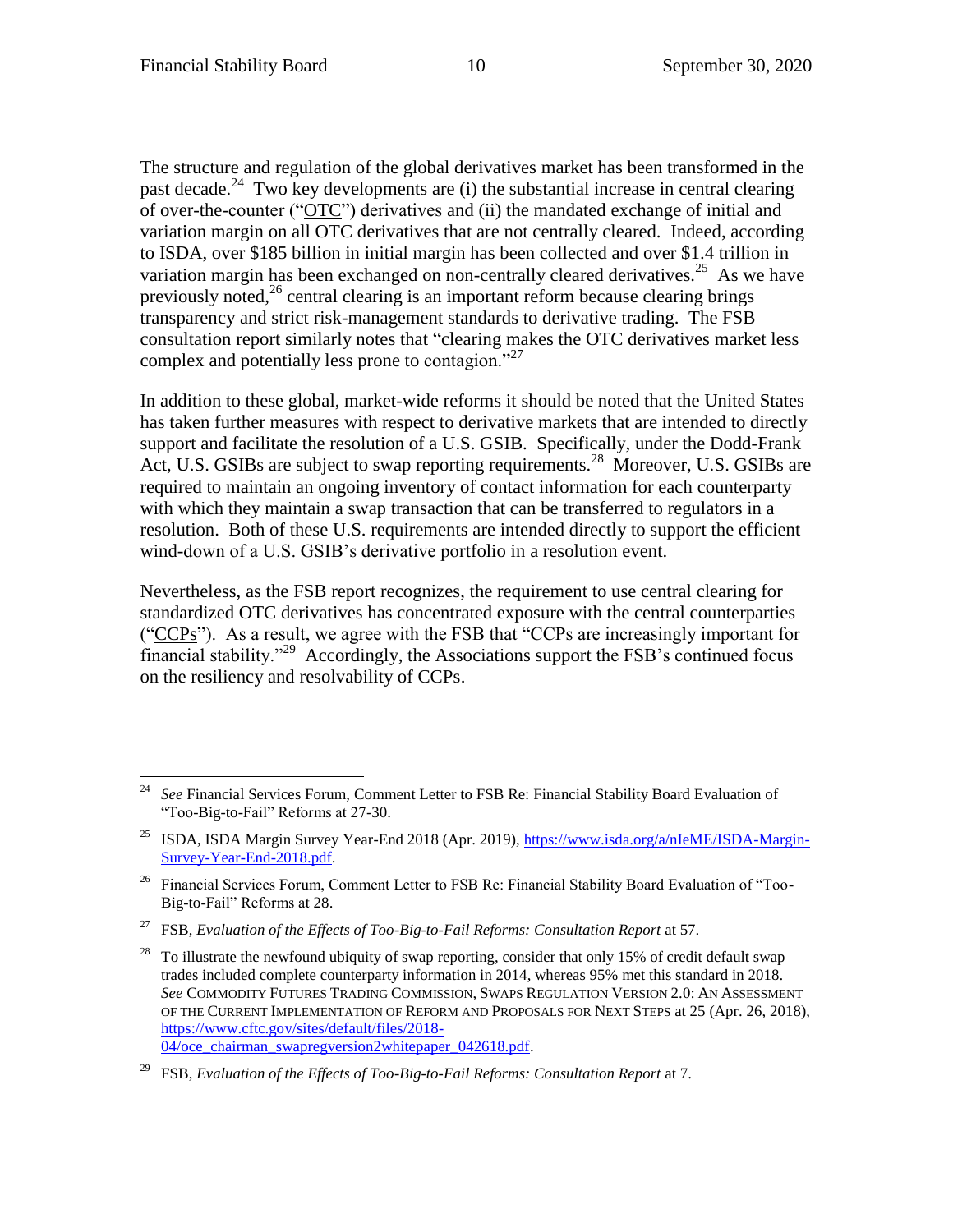## **d.** *Studies show that the market no longer perceives U.S. GSIBs as TBTF.*

Although the FSB report's aggregated results are somewhat mixed, $30$  it is clear in the United States that the market no longer perceives U.S. GSIBs as TBTF. For example, all three major rating agencies "have effectively removed their expectations of government support for U.S. GSIBs' holding company creditors over the past several years."<sup>31</sup> Further, the Government Accountability Office conducted a study on the size of funding subsidies based on TBTF status, finding that they had "declined or reversed" since the pre-crisis era.<sup>32</sup> Moreover, research from the Federal Reserve Bank of New York examined the impact of living will requirements on bank funding costs of U.S. GSIBs. Its findings conclude that living wills—a key TBTF reform in the United States—led to an *increase* in bank funding costs for U.S. GSIBs of over \$40 billion, which provides important evidence to support the view that the U.S. policy response has been effective.<sup>33</sup>

Importantly, a 2019 research paper by Darrell Duffie of Stanford University and Antje Berndt and Yichao Zhu of Australian National University draws a similar conclusion based on the funding spreads of U.S. GSIBs. As investors' bailout expectations recede, they demand a higher interest rate on funds they lend to the banking organization to compensate for the greater risk of loss in the unlikely event of default. The paper shows that the credit spread paid by U.S. GSIBs to borrow money from investors has actually increased by roughly one percentage point due to a decline in investor bailout expectations, which strongly suggests the success of TBTF. Notably, the paper concludes that: "[t]he data are consistent with significant effectiveness for the official sector's post Lehman G-SIB failure-resolution intentions, laws, and rules. G-SIB

<sup>30</sup> *Id.* at 40.

<sup>31</sup> OLA Treasury Report at 19. *See also* Moody's Investors Service, Rating Action: Moody's Concludes Review of Eight Large US Banks (Nov. 14, 2013), https://www.moodys.com/research/Moodysconcludes-review-of-eight-large-US-banks--PR\_286790; Fitch Ratings, Fitch: TLAC Supports the Upgrades of Eight U.S. GSIB Operating Companies, (May 19, 2015), https://www.fitchratings.com/research/banks/tlac-supports-upgrades-of-eight-us-g-sib-operatingcompanies-19-05-2015; S&P Global, U.S. Global Systemically Important Bank Holding Companies Downgraded Based On Uncertain Likelihood Of Government Support (Dec. 3, 2015), https://www.capitaliq.com/CIQDotNet/CreditResearch/RenderArticle.aspx?articleId=1490452&SctArtI d=357868&from=CM&nsl\_code=LIME&sourceObjectId=9438258&sourceRevId=1&fee\_ind=N&exp \_date=20251202-14:59:54.

<sup>&</sup>lt;sup>32</sup> U.S. Gov't Accountability Office, Report to Congressional Requesters: Large Bank Holding Companies: Expectations of Government Support at 46 (2014), https://www.gao.gov/assets/670/665162.pdf; *see also* Financial Services Forum, Comment Letter to FSB Re: Financial Stability Board Evaluation of "Too-Big-to-Fail" Reforms at 33-35.

<sup>33</sup> Federal Reserve Bank of New York, *Resolving "Too Big To Fail"*, Staff Report No. 859 (Jun. 2018), https://www.newyorkfed.org/medialibrary/media/research/staff\_reports/sr859.pdf.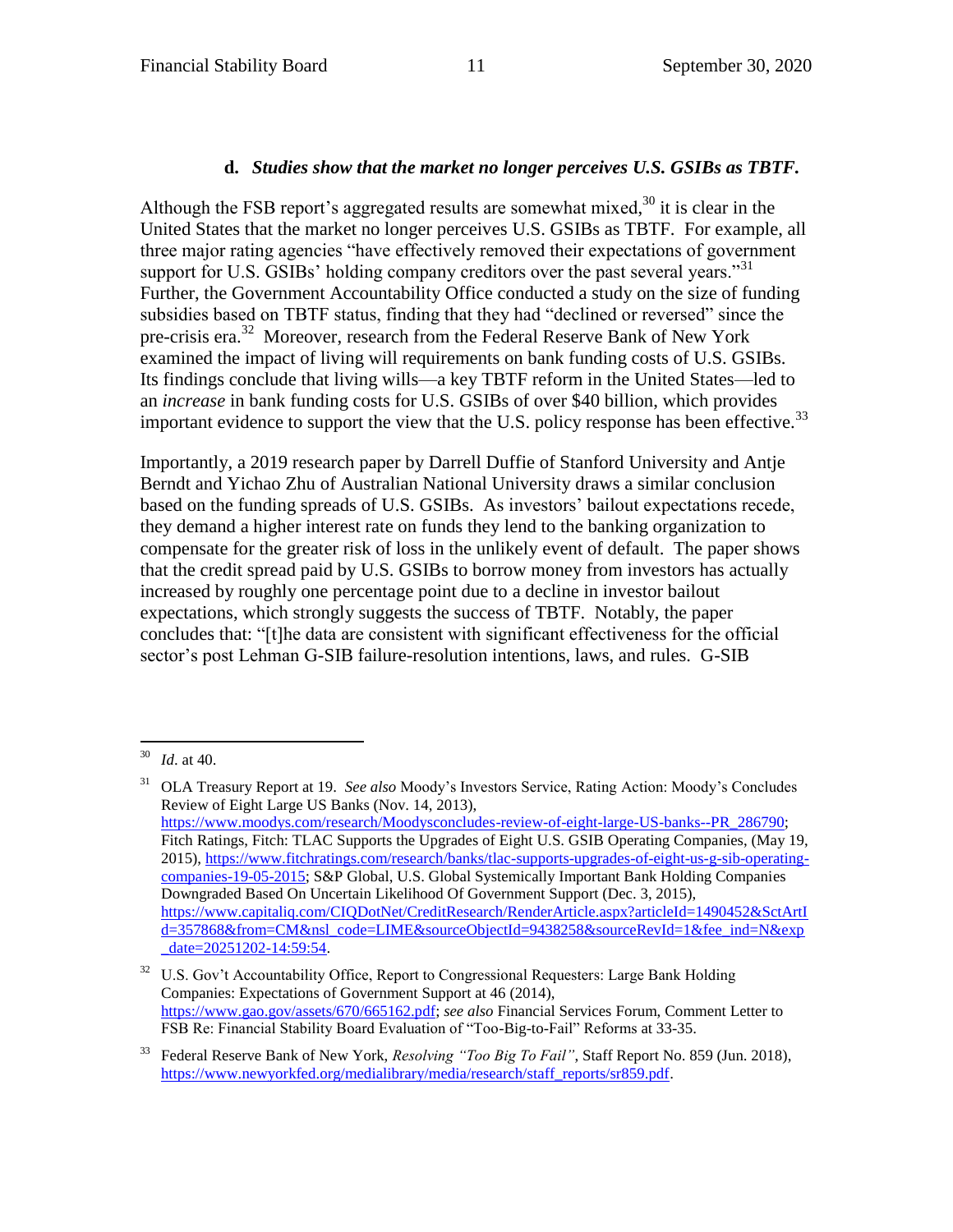creditors now appear to expect to suffer much larger losses in the event that a G-SIB approaches insolvency. In this sense, we estimate a major decline in 'too big to fail."<sup>34</sup>

#### **II. Regulators should address adverse effects without undermining core progress in addressing TBTF.**

The FSB in its Questions for Consultation also asks about the broader effects of TBTF reforms on the financial system and markets. In particular, the FSB seeks comment on any changes in the financial system's resilience and structure and in financial integration.<sup>35</sup> For the reasons discussed below, we believe now is an appropriate time for regulators to address in a thoughtful way certain adverse effects of the post-crisis reforms, which can be done without undermining the substantial progress that has been made on addressing TBTF.

## **a.** *TBTF reforms have resulted in certain unintended consequences.*

Some TBTF reforms have had unintended consequences in the form of negative effects on the structure and resilience of the financial system and financial markets—most notably the movement of certain activity outside of the regulated banking sector. In large part, this migration appears to be the result of the increased regulation of large banks following the financial crisis. Specifically, an increase in assets and activities outside the regulatory perimeter presents the potential for financial stability risks that may not be fully understood or mitigated. The FSB report notes: "[t]his shift may enhance the stability of the financial system, partly because it may lead to a diversification of funding sources. However, it could also be a source of financial instability."<sup>36</sup> Although diversification of funding sources to end users could be beneficial, diversifying by moving activities outside the regulatory perimeter is not beneficial and, as the FSB recognizes, could lead to financial instability. Accordingly, the Associations agree with the FSB that continued monitoring of non-bank financial intermediary risks is necessary.<sup>37</sup> We support the continued work by the FSB and standard-setting bodies to assess vulnerabilities and develop policy recommendations designed to address these risks.

<sup>34</sup> <sup>34</sup> Antje Berndt, James Darrell Duffie, and Zhu Yichao, *The Decline of Too Big to Fail* (Dec. 19, 2019), https://papers.ssrn.com/sol3/papers.cfm?abstract\_id=3497897; *see also* Sean Campbell and Samim Ghamami, The Decline of Too Big to Fail, Financial Services Forum, (Jan. 8, 2020), https://www.fsforum.com/types/press/blog/the-decline-of-too-big-to-fail/.

<sup>35</sup> FSB, *Evaluation of the Effects of Too-Big-to-Fail Reforms: Consultation Report* at 3.

<sup>36</sup> *Id*. at 9.

<sup>37</sup> FSB, *Evaluation of the Effects of Too-Big-to-Fail Reforms: Consultation Report* at 54.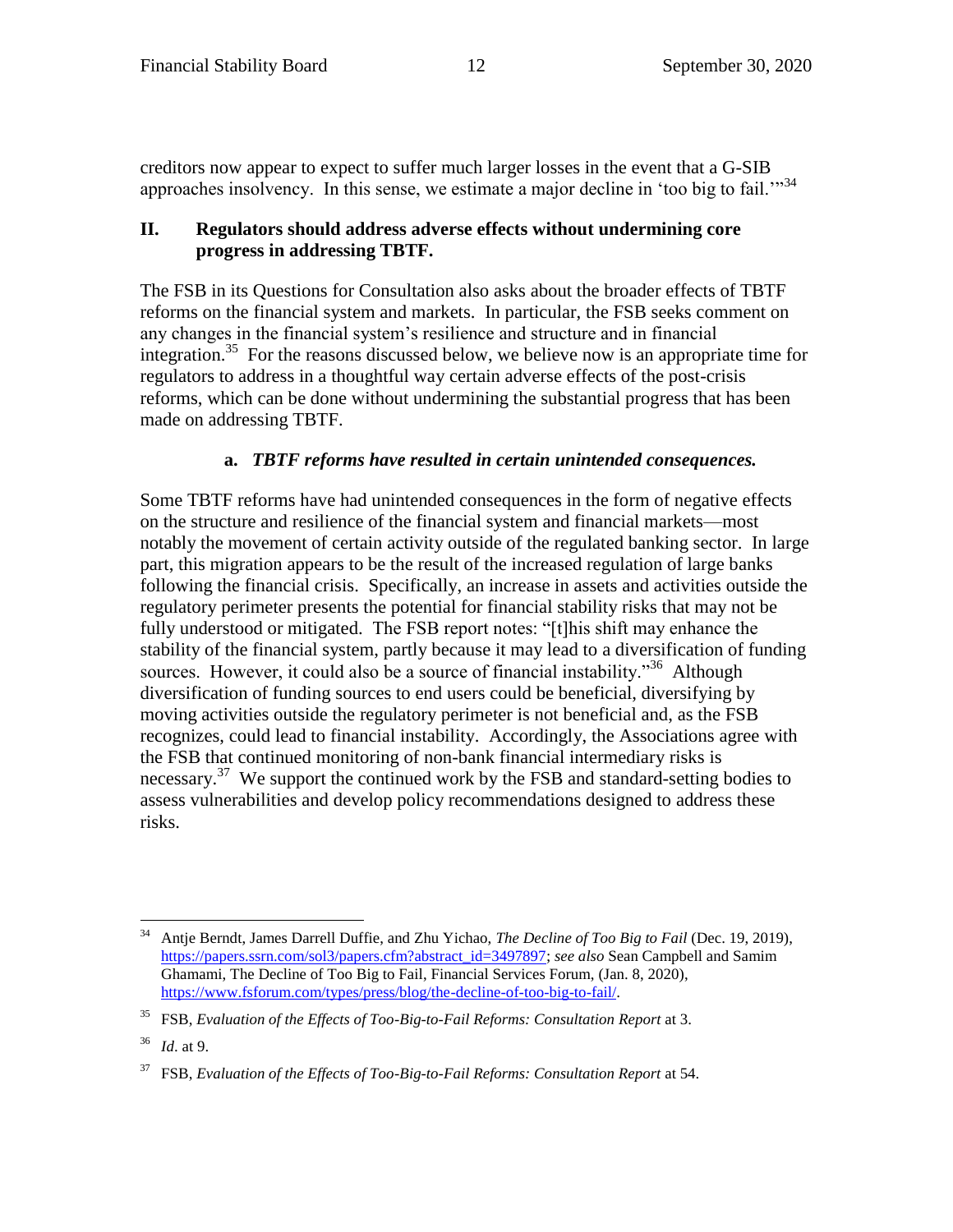$\overline{a}$ 

### **b.** *There is opportunity to address adverse effects on financial markets without undermining the core progress made in addressing the problem of TBTF.*

The Associations believe that it is important to consider ways to refine the existing regulatory framework implemented since the financial crisis to enhance the ability of our member institutions to serve as a source of strength for the U.S. and global economy. Consistent with statements previously made by FSB Chair Randal K. Quarles,  $38$  we also think it is appropriate at this time to assess the coherence of the overall regulatory framework; in particular, we recommend that regulators consider ways to refine regulation to address instances where several policies may be working to address the same issue, thus resulting in duplicative regulations with overlapping effects. Below, we highlight certain international standards that we believe could be improved on this basis.

One example of duplication in the post-crisis regulatory framework is the GSIB surcharge, particularly as implemented in the United States.<sup>39</sup> Here, the calibration of the GSIB surcharge—both the Basel Committee's version and the super equivalent U.S. version—does not reflect the enhancements to resiliency, liquidity, and resolvability that have been achieved since the surcharge was first adopted, including: enhancements to resolution planning, minimum margin and capital requirements related to non-cleared swaps and security-based swaps, TLAC requirements, qualified financial contract contractual stay and recordkeeping requirements, and enhanced supervisory practices.

Accordingly, the GSIB surcharge as currently implemented does not reflect a coherent view of the current regulatory landscape, is mis-calibrated and imposes costs that potentially outweigh the incremental benefits the surcharge provides. In the United States, the effect of this mis-calibration is even more pronounced because, as mentioned above, the U.S. GSIB surcharge is super equivalent to the Basel Committee's standard and often results in higher surcharges for U.S. GSIBs and because, as discussed above, the U.S. GSIBs are at the forefront of reforms to reduce systemic risk. Therefore, the surcharge raises costs, which are ultimately passed on to businesses and households that are seeking credit to make investments that contribute to economic growth.

Another example of mis-calibration is the TLAC rule. Our member institutions have previously recommended several modifications that would not diminish the objectives of

<sup>38</sup> *See, e.g.*, Randal K. Quarles, FRB, Early Observations on Improving the Effectiveness of Post-Crisis Regulation (Jan. 19, 2018), https://www.federalreserve.gov/newsevents/speech/files/quarles20180119a.pdf.

<sup>39</sup> For a further discussion of overlapping and duplicative requirements, *see* Financial Services Forum, Comment Letter to FRB Re: Amendments to the Regulatory Capital, Capital Plan, and Stress Test Rules (June 25, 2018), https://www.fsforum.com/wpcontent/uploads/2018/06/forum\_scb\_comment\_letter.pdf.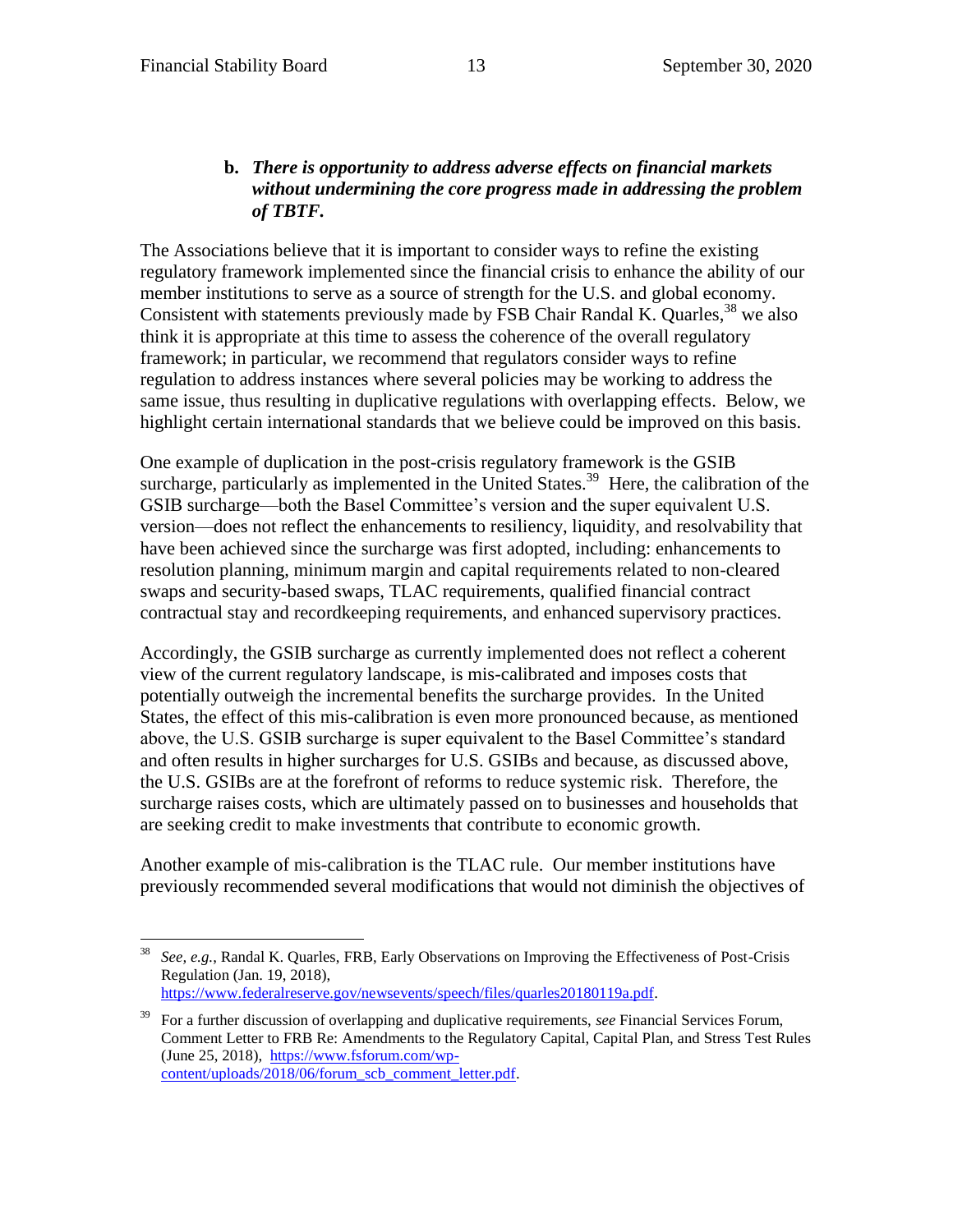the TLAC rule but would materially improve it.<sup>40</sup> These include lowering the internal TLAC calibration that applies to the covered intermediate holding companies of foreign GSIBs to avoid the similar ring fencing of U.S. GSIB operations in non-U.S. jurisdictions and making other adjustments to the calibration of TLAC requirements.<sup>41</sup> While we disagree with the FSB's conclusion that internal TLAC does not cause market fragmentation,<sup>42</sup> the Associations reiterate our recommendation that the FSB work to foster greater international coordination to avoid collective action problems that are harmful to both financial stability and economic growth, including coordination to facilitate cross-border resolutions. The FSB could start by strongly encouraging that the calibration of internal TLAC be at the low end of the range in the TLAC term sheet or by revisiting the standard set in that term sheet.

### **III. Regulators should re-examine the framework used to evaluate the costs and benefits of TBTF reforms.**

The FSB report broadly concludes that TBTF reforms bring significant benefits for society, and further explains that "when interpreting the effects of reforms, it is important to distinguish private and social costs and benefits. . . [T]he proper way to evaluate the effects of reform is to focus on the latter, and that is what this evaluation has done."<sup>43</sup> However, the Associations believe that this oversimplified distinction fails to capture the realities of market behavior that the report even later acknowledges. For example, the report also notes: "Higher capital and TLAC requirements may increase the overall cost of funding for banks. G-SIBs may pass some or all of this increase in costs onto borrowers by charging higher interest rates on loans. If other firms do not take up the slack, that in turn may reduce investment output."<sup>44</sup> Here, the FSB acknowledges that

<sup>43</sup> *Id*. at 67.

 $\overline{a}$ 

<sup>40</sup> Financial Services Forum, Comment Letter to FSB Re: Financial Stability Board Evaluation of "Too-Big-to-Fail" Reforms at 42.

 $^{41}\;$  U.S. DEP'T OF THE TREASURY, A FINANCIAL SYSTEM THAT CREATES ECONOMIC OPPORTUNITIES: BANKS AND CREDIT UNIONS 17-18 (June 2017) (recommending reevaluating the 90% internal TLAC standard); Bank Policy Institute et al., Comment Letter to FSB Re: Monitoring the Technical Implementation of the FSB TLAC Standard at 2-3 (Aug. 20, 2018) (arguing that the TLAC standard in the United States is too high and should be calibrated at the low end of the 75% to 90% range); The Clearing House et al., Comment Letter to FSB Re: Proposed Guiding Principles of Internal TLAC at 6 (Feb. 17, 2017) (same); The Clearing House et al., Comment Letter to FRB Re: the Notice of Proposed Rulemaking on External TLAC, Long-Term Debt, Clean Holding Company and Other Requirements Applicable to U.S. GSIBs, Annex 1-9 (Feb. 19, 2016) (same); The Clearing House et al., Comment Letter to Office of the Comptroller of the Currency & FRB Re: Regulatory Capital Rules: Regulatory Capital, Enhanced Supplementary Leverage Ratio Standards for U.S. Global Systemically Important Bank Holding Companies and Certain of Their Subsidiary Insured Depository Institutions; Total Loss-Absorbing Capacity Requirements for U.S. Global Systemically Important Bank Holding Companies at 13 (June 25, 2018) (arguing for recalibration of the TLAC and LTD SLR).

<sup>42</sup> FSB, *Evaluation of the Effects of Too-Big-to-Fail Reforms: Consultation Report* at 69.

<sup>44</sup> FSB, *Evaluation of the Effects of Too-Big-to-Fail Reforms: Consultation Report* at 14.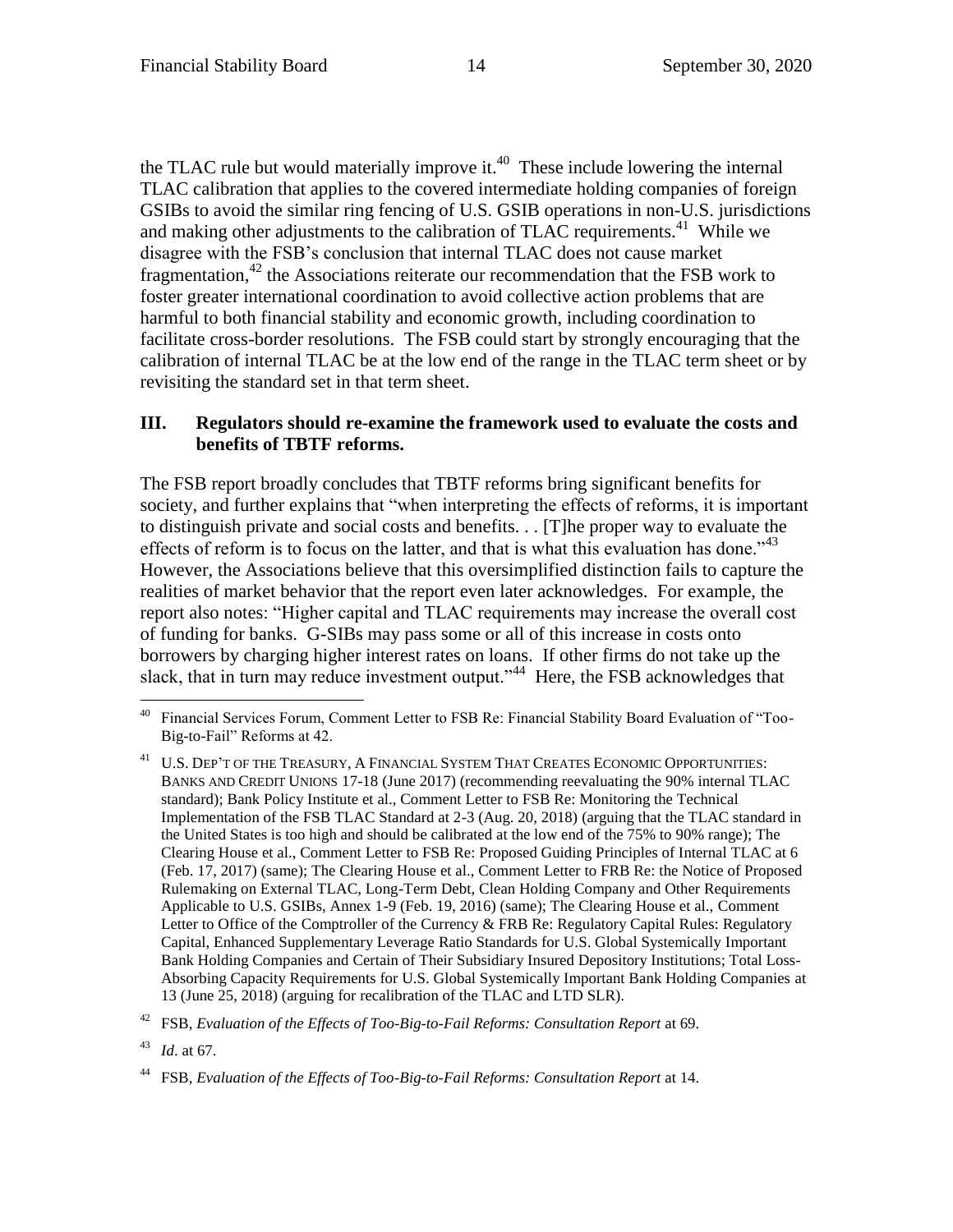private costs are part of social costs in that they ultimately have an impact on the market and market participants. The final FSB report should consider these private costs as well in conducting its cost-benefit analysis.

Moreover, in order to estimate the economic costs and benefits of TBTF reforms, the FSB continues to rely on the framework originally developed by the Basel Committee in 2010.<sup>45</sup> Although the Basel Committee later updated this assessment to include some discussion of resolution planning and TLAC, it has not fully considered the impacts of all TBTF reforms.<sup>46</sup> We believe that this approach is suboptimal and could result in a material underestimation of the true cost of regulatory reform to the financial system and financial markets. We reiterate our desire to engage with the FSB in its further work on these topics.

Lastly, the Associations think the FSB should evaluate the costs associated with constraints on liquidity as a result of TBTF reforms. For example, several studies have shown that the post-crisis period has seen a reduction in financial market liquidity,  $47$ which commentators suggest might have been caused at least in part by post-crisis reforms such as heightened capital and liquidity requirements and the Volcker Rule.<sup>48</sup> TBTF reforms that constrain the market-making capacity of banking organizations<sup>49</sup>

 $45$ *Id.* at 67.

<sup>46</sup> *Id*. at 68; *see also* Financial Services Forum, Comment Letter to FSB Re: Financial Stability Board Evaluation of "Too-Big-to-Fail" Reforms at 38.

<sup>47</sup> *See, e.g.*, Hendrik Bessembinder et al., *Capital Commitment and Illiquidity in Corporate Bonds*, 73 J. Fin. 1615 (2017) (showing that large dealer banks are less willing to commit capital to bond inventory that would allow customers to complete trades, thereby reducing the liquidity they provide to their customers), https://papers.ssrn.com/sol3/papers.cfm?abstract\_id=2752610; Mike Anderson & René M. Stulz, *Is Post-Crisis Bond Liquidity Lower?* (NBER Working Paper No. 23317) (finding that liquidity is worse post-crisis when market volatility is high), https://www.nber.org/papers/w23317; Jaewon Choi & Yesol Huh, *Customer Liquidity Provision: Implications for Corporate Bond Transaction Costs* (FRB, Finance and Economics Discussion Series Working Paper 2017-116) (finding evidence of deteriorating market liquidity), https://www.federalreserve.gov/econres/feds/files/2017116pap.pdf; Paul Schultz, *Inventory Management by Corporate Bond Dealers* (unpublished manuscript) (same), https://papers.ssrn.com/sol3/papers.cfm?abstract\_id=2966919.

<sup>48</sup> *See* Jack Bao, Maureen O'Hara & Alex Zhou, *The Volcker Rule and Market-Making in Times of Stress* (FRB, Finance and Economics Discussion Series Working Paper 2016-102) (arguing that bond liquidity during periods of stress has worsened post-crisis as a result of the Volcker Rule), https://www.federalreserve.gov/econresdata/feds/2016/files/2016102pap.pdf; Lotfi Karoui et al., *The Great Liquidity Debate: Where We Stand 10 Years Later,* GOLDMAN SACHS CREDIT STRATEGY RESEARCH (Jun. 12, 2019) (arguing that post-crisis regulatory changes have resulted in deteriorating liquidity conditions for corporate bonds).

<sup>49</sup> For example, the U.S. Treasury Department and industry organizations have expressed concern that the proposed U.S. rule on TLAC cross-holdings may constrain market making in loss-absorbing debt instruments. *See* U.S. DEP'T OF THE TREASURY, A FINANCIAL SYSTEM THAT CREATES ECONOMIC OPPORTUNITIES: CAPITAL MARKETS at 85-88 (Oct. 2017) (arguing that the Volcker Rule and heightened capital and liquidity standards have reduced market making and liquidity in the corporate bond market);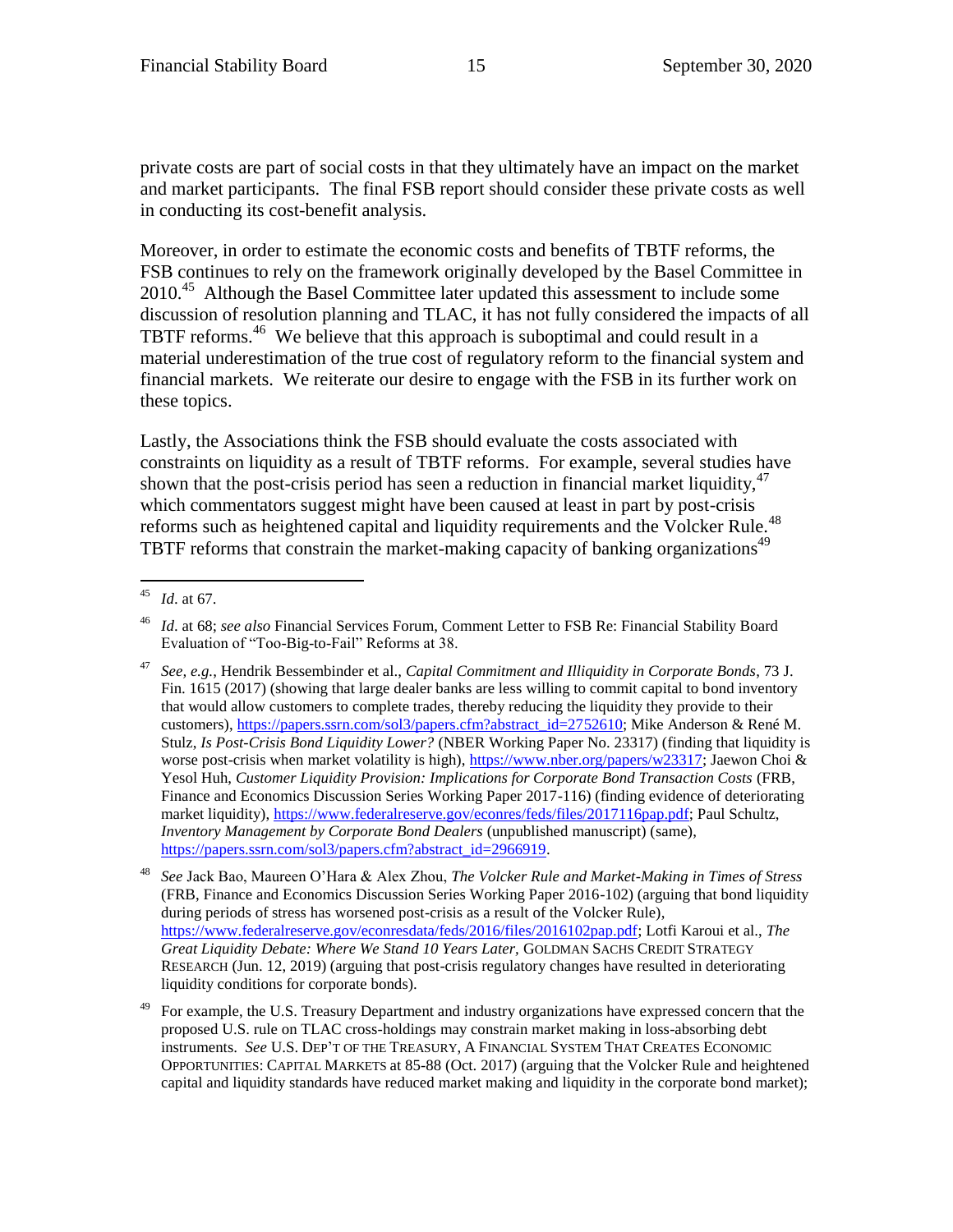result in the GSIBs having to allocate balance sheets artificially in a way that could negatively affect the market liquidity problem, particularly during times of stress. In fact, the FRB recently noted that strains in the Treasury market in March indicated a decline in broker-dealer inventory capacity during the COVID-19 pandemic.<sup>50</sup> This deterioration in market liquidity has important implications for the welfare of investors, corporations, pension funds, and other entities that use financial markets to manage risks and provide for the future.

Further, banks now face high balance sheet costs to intermediate across different money market segments. As the FRB recently noted, "reserve-based liquidity provision has become the main response of large U.S. banks to dollar funding shortage, as it is neutral to key Basel III regulatory ratios, such as the Leverage Ratio (LR) and the LCR. Nevertheless, this intermediation strategy is still constrained by banks' requirements to hold reserves for liquidity stress tests and resolution planning purposes."<sup>51</sup>

Accordingly, the Associations believe costs of reduced market liquidity should be assessed in the FSB evaluation of TBTF reforms. The FSB is evaluating the market liquidity events of March 2020 and has begun a mapping of critical connections between banking and non-bank sectors.<sup>52</sup> If the FSB chooses not to address market liquidity in its TBTF evaluation, it should nevertheless make sure the topic of reduced market liquidity is on its agenda for specific evaluation in the near-term, whether as part of its evaluation surrounding the events of March 2020 or otherwise.

# **IV. Conclusion**

 $\overline{a}$ 

The Associations believe the FSB should recognize the significant progress that U.S. regulators and U.S. GSIBs have made in reducing both the probability and impact of a U.S. GSIB's failure, and should account for that progress more expressly in its final

Securities Industry and Financial Markets Association, Comment Letter to Office of the Comptroller of the Currency, FDIC & FRB Re: Regulatory Capital Treatment for Investments in Certain Unsecured Debt Instruments of Global Systemically Important U.S. Bank Holding Companies, Certain Intermediate Holding Companies, and Global Systemically Important Foreign Banking Organizations (June 7, 2019); Bank Policy Institute et al., Comment Letter to Office of the Comptroller of the Currency, FRB & FDIC Re: Regulatory Capital Treatment for Investments in Certain Unsecured Debt Instruments of Global Systemically Important U.S. Bank Holding Companies, Certain Intermediate Holding Companies, and Global Systemically Important Foreign Banking Organizations (June 7, 2019).

<sup>50</sup> FRB, FEDS Notes: Dealer Inventory Constraints during the COVID-19 Pandemic: Evidence from the Treasury Market and Broader implications (Jul. 17, 2020), https://www.federalreserve.gov/econres/notes/feds-notes/dealer-inventory-constraints-during-covid-19 pandemic-evidence-from-treasury-market-broader-implications-20200717.htm.

<sup>51</sup> FRB, U.S. Banks and Global Liquidity, International Financial Discussion Papers 1289 at 6-7 (Jul. 2020), https://www.federalreserve.gov/econres/ifdp/files/ifdp1289.pdf.

<sup>52</sup> FSB, Addressing Financial Stability Risk of COVID-19 (2020), https://www.fsb.org/work-of-thefsb/addressing-financial-stability-risks-of-covid-19/.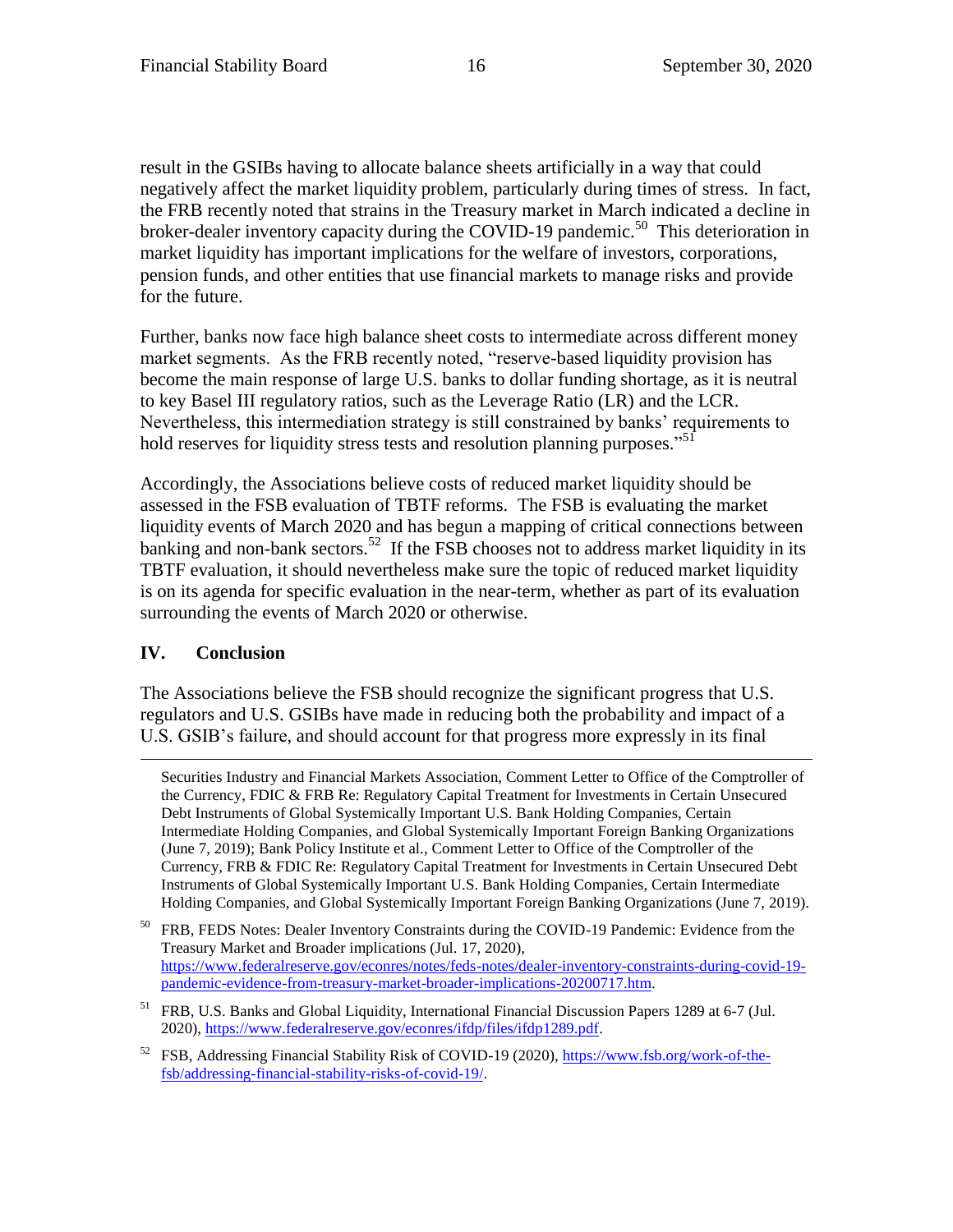report. Now that the hard work of implementing reforms to solve the TBTF problem is largely complete, we believe regulators have an opportunity to more carefully calibrate and refine those TBTF reforms in a way that will foster growth without undermining the progress that has been made. In addition, the FSB should continue to monitor certain unintended consequences of TBTF reforms and work to fully understand and estimate the costs of TBTF reforms.

\* \* \*